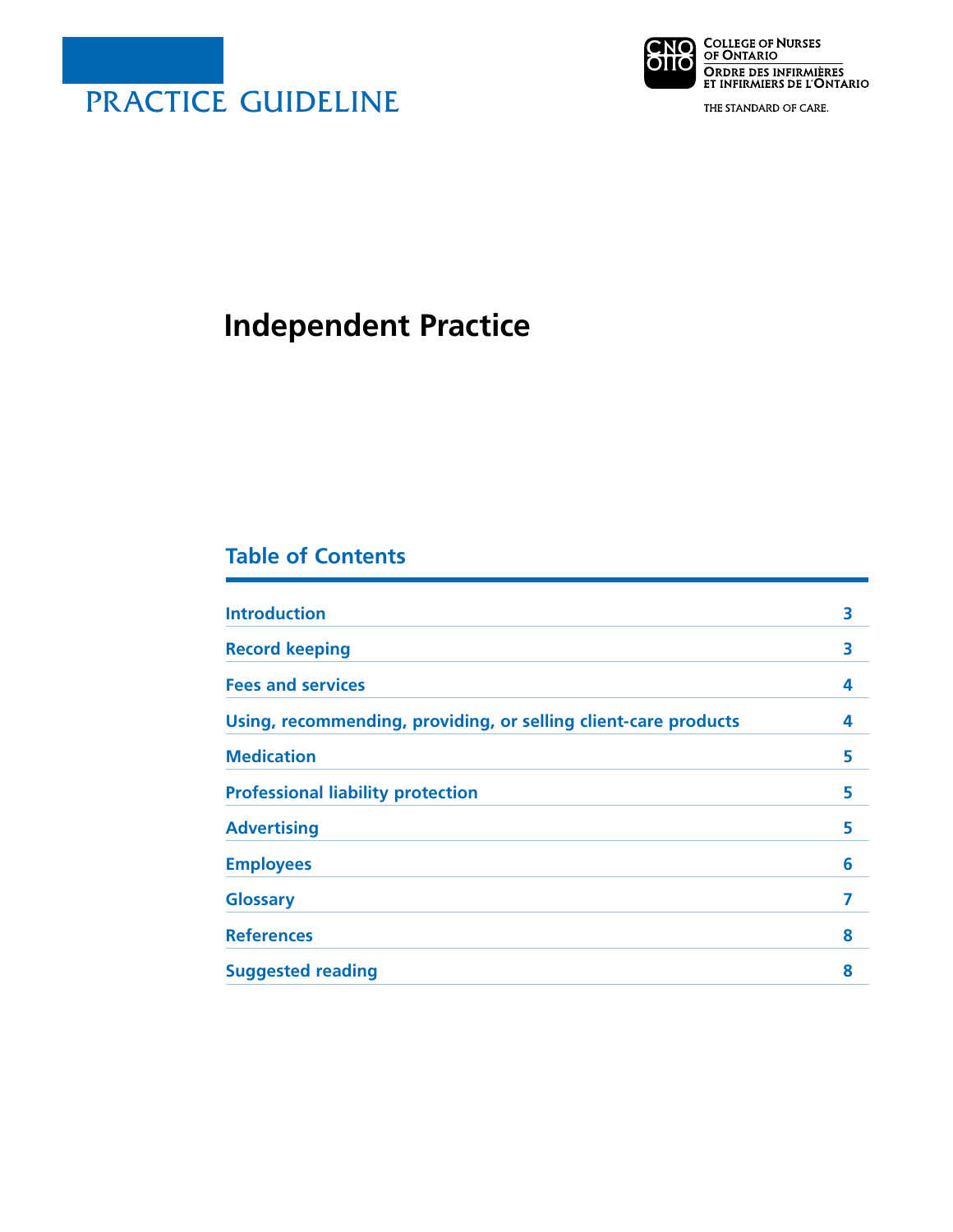

**COLLEGE OF NURSES** OF ONTARIO ORDRE DES INFIRMIÈRES<br>ET INFIRMIERS DE L'ONTARIO

THE STANDARD OF CARE.

*Independent Practice* Pub. No. 41075

ISBN 978-1-77116-138-1

Copyright © College of Nurses of Ontario, 2021.

First published 1986 as, *Guidelines for RNs and RNAs in Private Nursing Practice*,

Revised 1991 as, Guidelines for RNs and RNAs in Independent Nursing Practice<br>Revised 2003 as Independent Practice (fact sheet) Updated 2004, 2005, 2008, 2009.<br>Revised 2013 as Independent Practice (practice guideline). Upda

Corporation is an option, and not a requirement, for a nurse in independent practice. Updated 2021 for clarification on Health Professional Corporation.

Commercial or for-profit redistribution of this document in part or in whole is prohibited except with the written consent of CNO. This document may be reproduced in part or in whole for personal or educational use without permission, provided that:

• Due diligence is exercised in ensuring the accuracy of the materials reproduced;

• CNO is identified as the source; and

• The reproduction is not represented as an official version of the materials reproduced, nor as having been made in affiliation with, or with the endorsement of, CNO.

College of Nurses of Ontario 101 Davenport Rd. Toronto, ON M5R 3P1

[www.cno.org](http://www.cno.org)

Ce fascicule existe en français sous le titre : *Exercer la profession infirmière indépendamment*, n° 51075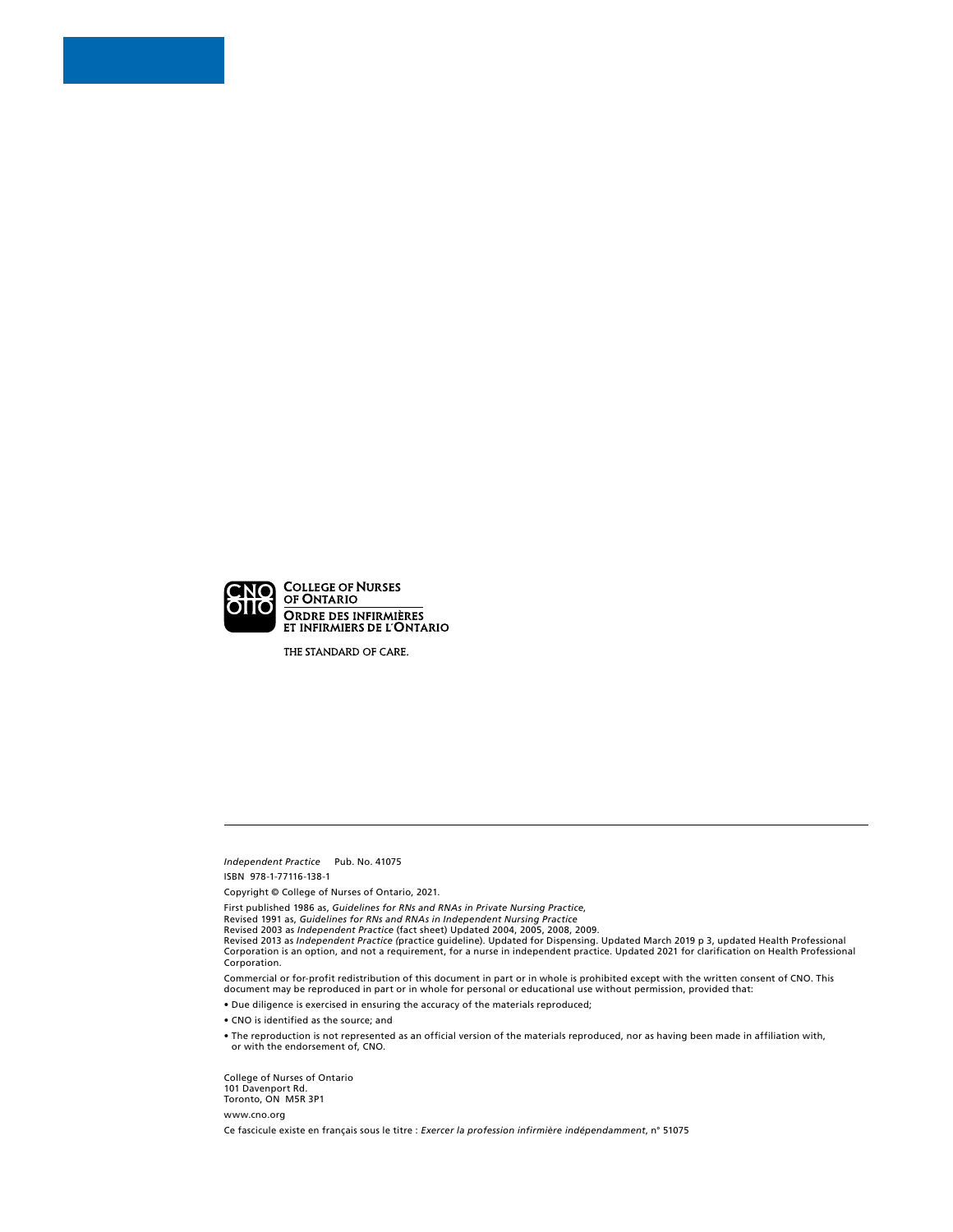3

## <span id="page-2-0"></span>**Using this document**

Practice guidelines are documents that help nurses understand their responsibilities and legal obligations to enable them to make safe and ethical decisions when practising. They provide an outline of professional accountabilities and relevant legislation.

This document describes the College of Nurses of Ontario's practice expectations for nurses in independent practice. Use this document along with other relevant College practice documents.

**Bolded** terms are defined in the glossary on page 7.

For more information, see the references and suggested reading on page 8.

All College practice documents are available at **www.cno.org/docs**.

## **Introduction**

The College of Nurses of Ontario defines nurses in independent practice as those who are:

- **self-employed** for the purpose of providing nursing services, and/or
- ■ operating their own nursing business.

Using your nursing knowledge and expertise, you provide a wide range of services, including, but not limited to, direct nursing care, care coordination, consulting services and education. Your nursing practice is diverse and can include a direct or indirect effect on patient care or on health care systems.

If you are a self-employed nurse in independent practice, you have options for incorporating your own business. These include incorporating with the Ontario or federal government. As a nurse, you also have the option of setting up a **Health Professional Corporation** with the College. It is not a requirement, but if you intend to set up a Health Professional Corporation you will need to be incorporated with the Ontario government. Regardless of which option you choose, you should discuss your situation with an accountant or lawyer to determine the best choice for you.

Operating a Health Professional Corporation involves the same professional and ethical obligations that all nurses have to patients.

You are accountable for complying with the expectations in the College's practice documents, as well as the laws that apply to your practice. As well, you are accountable for following the College's requirements for ongoing continued competence by participating in the QA (Quality Assurance) Program. The program includes reflecting on your practice and engaging in ongoing self-assessment. Given the autonomous nature of independent nursing practice, your QA participation may involve collaborating with professional networks and identifying appropriate peers to provide peer assessment.

As a nurse in independent practice, you should obtain legal and business advice as needed, so you can identify, understand and comply with the laws that apply to your practice (for example, laws relating to privacy, employment standards and taxation). The College does not provide legal advice.

Nurses in independent practice accept new **clients**  with health needs that can be met by the nursing services they provide. You are expected to provide your services according to the legal scope of nursing practice and your individual level of knowledge, skill and judgment. You should adopt policies for accepting new clients, discontinuing the nurse-client relationship and managing client care, with the goal of meeting clients' needs and providing safe and ethical nursing care.

## **Record keeping**

In your practice, you are accountable for documenting and maintaining your own records of client care. Under PHIPA (*Personal Health Information Protection Act, 2004*) nurses who provide health care services may be considered **health information custodian** for records associated with the nursing services they provide.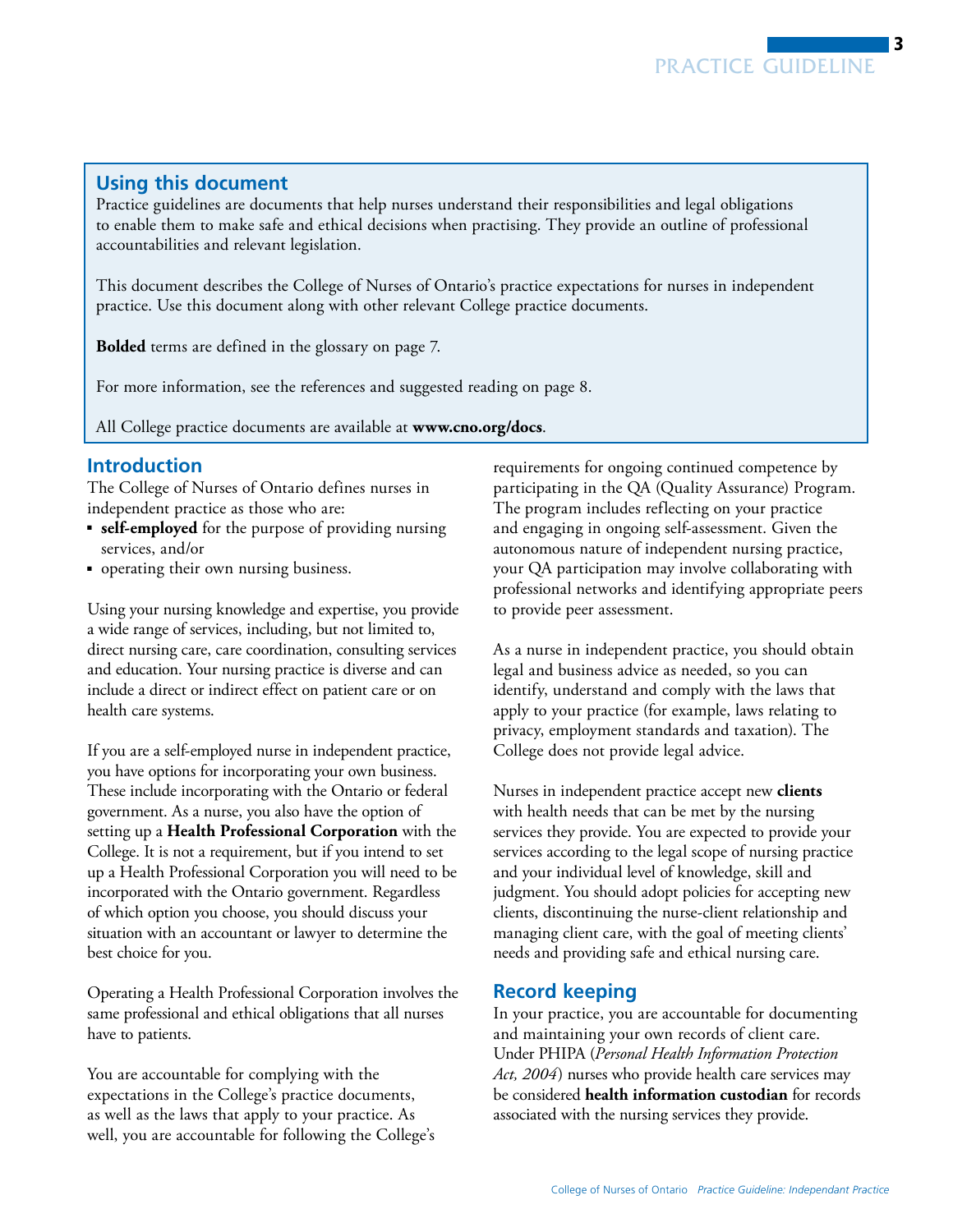PRACTICE GUIDELINE

<span id="page-3-0"></span>Consult legal counsel to clarify whether you are a health information custodian. The health information custodian is responsible for the collection, use, modification, disclosure, retention and disposal of clients' personal health information in a manner that is consistent with PHIPA.<sup>1</sup> This includes a process for managing client health records if you stop practising, (such as when you retire)

It is prudent to retain clients' health records of nursing services for a minimum of 10 years after the nurseclient relationship is terminated. Or, if the client is a minor, for a minimum of 10 years after the client's 18th birthday.

If you are a health information custodian, then your employees are considered to be your **agents**. Therefore, you must establish policies that are consistent with PHIPA requirements, educate your employees about these policies and put procedures in place to monitor their compliance with the policies.

According to provincial law, the College has the authority to inspect nurses' records and practice premises.2 You may be required to provide the College with access to your client or business records and practice premises when the College is:

- conducting an investigation (a College investigator may need to visit your practice setting and examine anything that is relevant to an investigation, including client and business records)
- administering the QA Program (a College assessor may enter and inspect your practice premises and records of care provided to clients).

## **Fees and services**

Nurses in independent practice set fees for the services they offer in their practice. The College does not determine or approve fees.

When setting fees, you should consider fees comparable to that of other nurses and/or health care providers who have similar competencies and experience, and who provide similar services.

You are accountable for:

- informing clients in advance of your fees and acceptable methods of payment
- informing clients in advance of fees for missed appointments or late payments
- providing clients with adequate notice before changing your fees and informing clients in advance of what the notice period is
- ■ providing clients with an official receipt listing the nursing services provided and products sold.

Under provincial law, $3$  the following activities are considered to be professional misconduct:

- submitting an account or charge for services, which is false or misleading
- failing to fulfil the terms of an agreement for professional services
- charging a fee that is excessive in relation to the services provided
- charging a fee to be available to provide services to a client
- offering or giving a reduction for prompt payment
- failing to itemize an account for professional services
- selling or transferring any debt owed to you for professional services.

Nurses in independent practice do not recommend or promote unnecessary services to clients. In addition, if your nursing practice involves direct interaction with individual clients, you should not:

- offer discounts or coupons for your services
- provide promotional offers
- charge fees in advance for a service you have not yet provided.

If you provide group education sessions or consulting services to organizations, use your professional judgment to determine whether it is appropriate to offer discounts, coupons and promotions, and/ or charge fees in advance for the nursing service you provide.

<sup>&</sup>lt;sup>1</sup> See resources on the Office of the Information and Privacy Commissioner's website: [www.ipc.on.ca](http://www.ipc.on.ca).

 <sup>2</sup> R*egulated Health Professions Act, 1991*. S.O. 1991, c. 18, s. 76(1). Section 33 of the *Public Inquiries Act, 2009* also applies to any inquiry and/or examination the College makes to investigate a nurse's practice.

<sup>3</sup>*Professional Misconduct.* O. Reg. 799/93.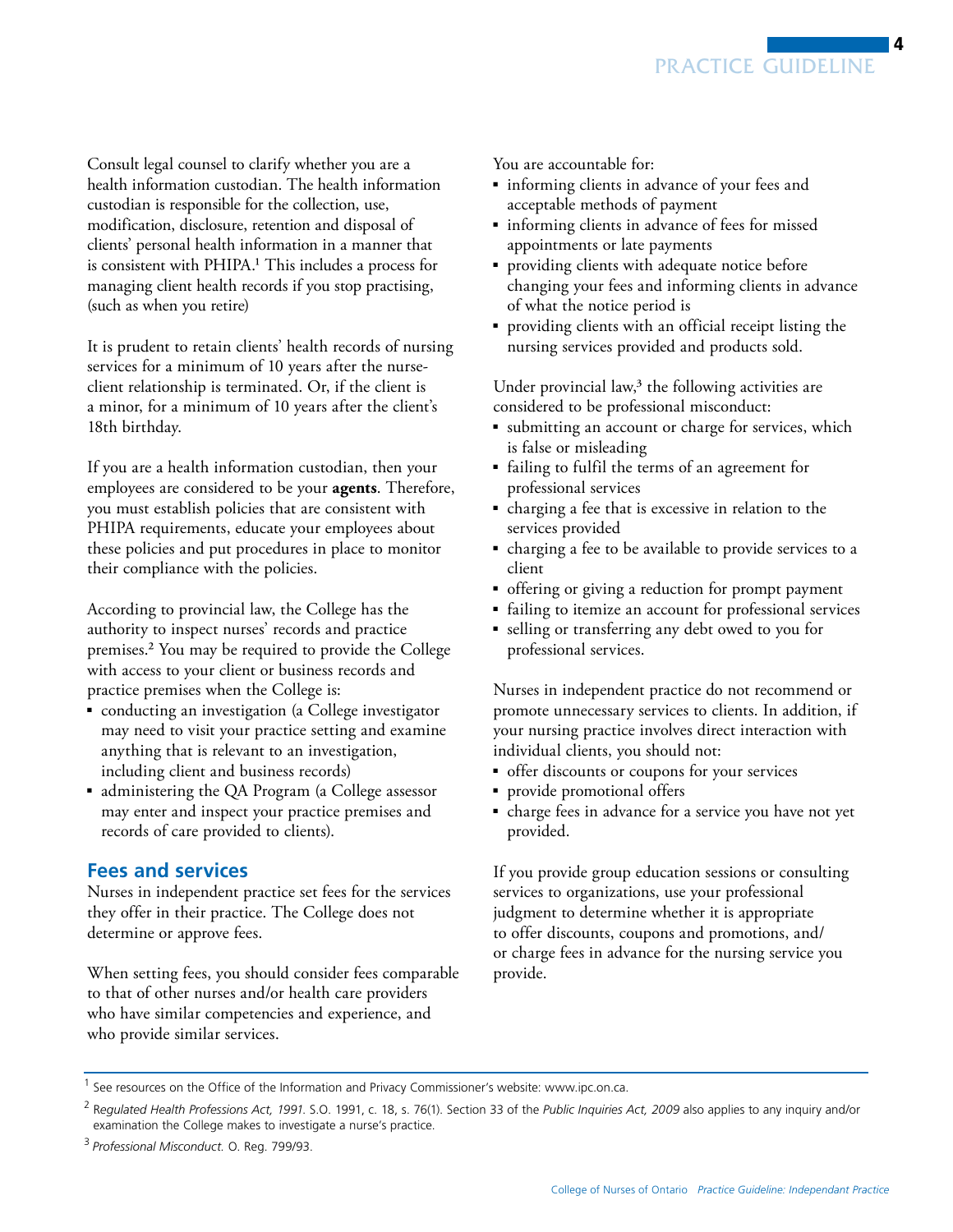PRACTICE GUIDELINE

## <span id="page-4-0"></span>**Using, recommending, providing, or selling client-care products**

Recommending and selling client care products can create a conflict of interest for nurses. You must identify and ethically manage potential conflict associated with using, recommending, providing and selling products. You must avoid situations when the nurse-client relationship could be used for personal **benefit**.

You may use a wide range of products (such dressing supplies) when providing client care. This includes:

- using products during a client-care visit
- recommending, providing free-of-charge, or selling products to clients for their own self-care.

When selecting products, use your professional judgment to consider the:

- best interests of the client
- best available evidence from appropriate and objective sources
- ■ client's individual needs and choices.

When using, recommending, providing or selling products, you must:

- ■ provide objective, evidence-based health education to clients about factors to consider when selecting a product
- discuss evidence-based options and other products if available.

If you supply products for use in client care, you are accountable for:

- ■ procuring the products from appropriate sources
- storing the products according to the manufacturers' directions.

If you use, provide or sell products to clients, then you are expected to keep records that will make it easy to track the products from the point of procurement to the point of client care. In addition, you must avoid:

- using your professional designation to endorse a product
- benefitting from using, recommending, providing or selling products to clients, or
- **advertising** that you sell products to clients.

## **Medication**

Any nurse may recommend or administer over-thecounter **medication** to clients, in compliance with College standards and applicable legislation.4 NPs are legally authorized to perform the **controlled act** of prescribing, selling or compounding drugs in accordance with regulations.

Nurses in independent practice who provide nursing services to clients in facilities must confirm whether they are authorized to administer medications or treatments to clients in that particular setting, and what requirements may apply.

To ensure safe client care and prevent inadvertent duplication, you must consider the coordination and continuity of care. For example, when providing services to clients in facilities, you should ensure that relevant members of the health care team are given information that is important for the client's care plan, such as services provided and client's response.

## **Professional liability protection**

Nurses in independent practice are expected to obtain professional liability protection in accordance with current regulatory requirements.

## **Advertising**

The College maintains the public's trust in the nursing profession by regulating nurses' advertisements to ensure that the public is given relevant information and is not misled.

When advertising your services to the public, you are accountable for:

- including a description of your services, to help clients make informed decisions
- including only accurate, factual and verifiable information
- providing evidence-based references to support statements
- ■ including your name and **protected title** (RPN, RN or NP).

If you have both RN and RPN certificates of

<sup>4</sup>  Governing legislation may limit or prevent this authority in certain practice settings. For example, the *Public Hospitals Act* requires that all treatments, including over-the-counter medication, be ordered by an authorized professional, such as an NP or a physician.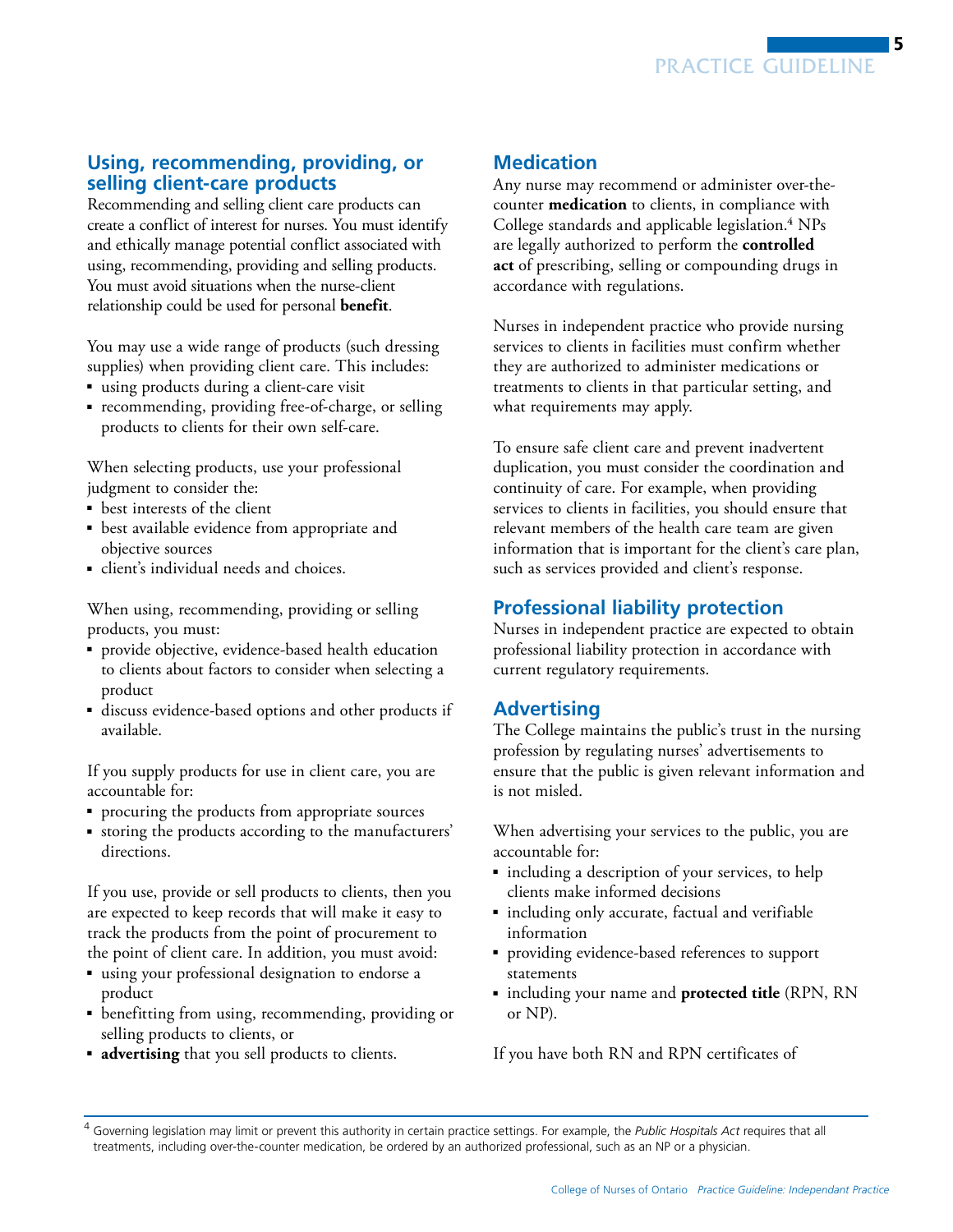PRACTICE GUIDELINE

6

<span id="page-5-0"></span>registration, then you should use the title that is consistent with the type of nursing services offered in the advertisement.

If you are self-employed and also practise nursing as an employee, you must avoid promoting your independent nursing services and/or recruiting clients from your employer's practice setting.

Your advertisements must not include:

- the College's logo
- guarantees
- ■ references to products that you use or sell
- comparative or superlative statements
- sensational claims.

When your nursing practice involves direct interaction with individual clients, you must not include client testimonials in your advertising. If you provide group education sessions or consulting services to organizations, use your professional judgment to determine whether it is appropriate to use unsolicited client testimonials in your advertising. It is never appropriate to solicit testimonials from clients

#### **Employees**

When you employ staff (regulated and/or unregulated), you must be familiar with the unique accountabilities associated with employing staff. These include developing appropriate policies for staff and ensuring they are aware of the policies.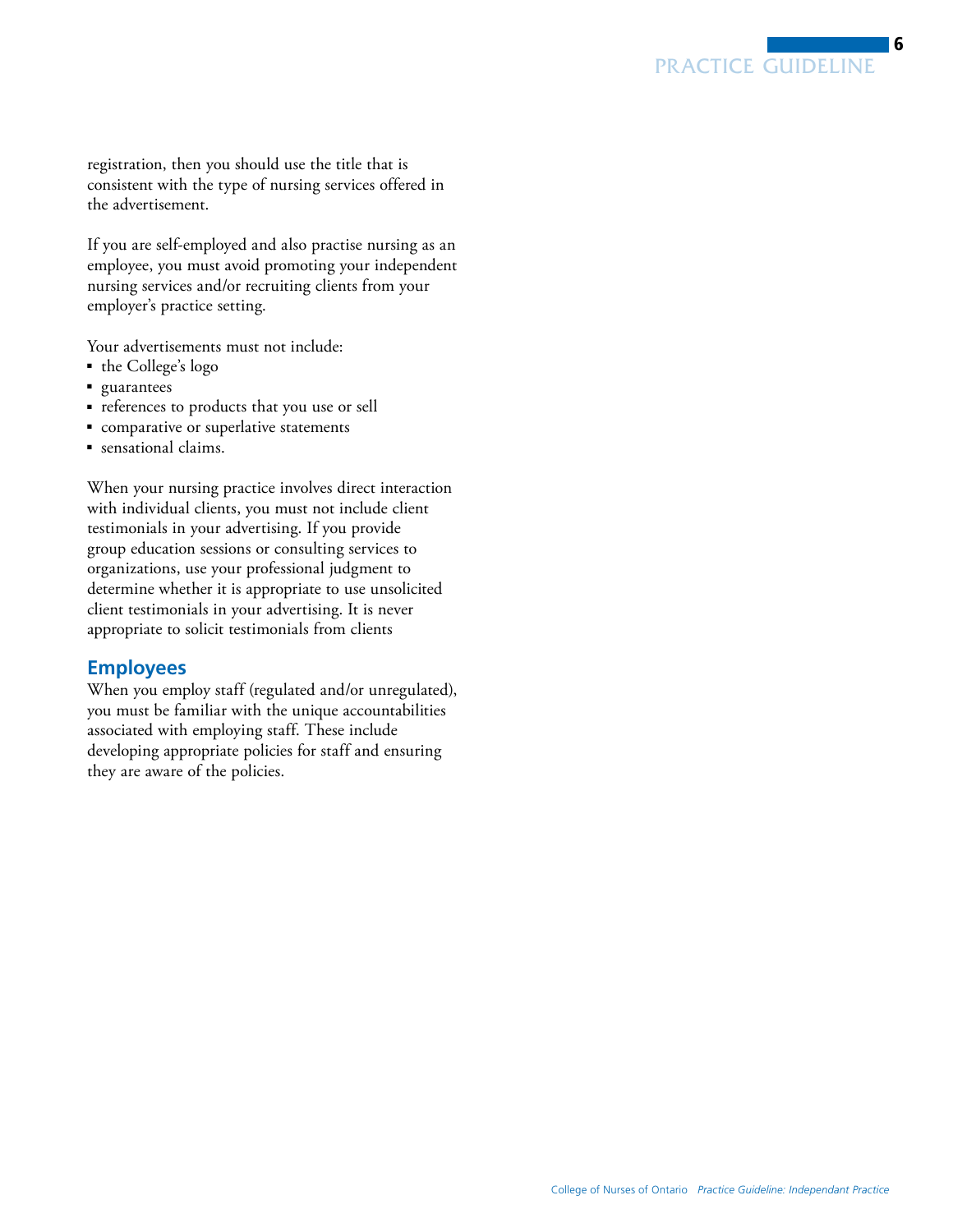

## <span id="page-6-0"></span>**Glossary**

#### **Advertise**

To make known to the general public. It does not include communicating directly to an existing client about professional services.

#### **Agent**

A person who is authorized by the health information custodian to collect, use, modify, disclose, retain or dispose of personal health information, whether or not the person is employed by the custodian or is being paid.5

#### **Benefit**

Any incentive (financial or other, direct or indirect) that conflicts with the nurse's professional or ethical duty toward a client.<sup>6</sup>

#### **Client**

A person or persons with whom the nurse is engaged in a professional therapeutic relationship. This may include the client's family members and/or the substitute decision-maker. A client may also be a group, community or population.

#### **Controlled act**

A restricted activity under the *Regulated Health Professions Act, 1991*, that is considered to be potentially harmful if an unqualified person performs it.

#### **Health information custodian**

As described in PHIPA, a health information custodian is a person or organization that controls personal health information as a result of, or in connection with, providing health care services to clients. Examples of health information custodians include:

- health care practitioners
- long-term care homes
- hospitals, including psychiatric facilities.<sup>7</sup>

#### **Health profession corporation**

A corporation incorporated under the *Business Corporations Act* that holds a valid certificate of authorization issued under the *Regulated Health Professions Act, 1991*.

#### **Medication**

Any substance that is manufactured, sold or represented for use in the diagnosis, treatment, mitigation or prevention of a disease, disorder, abnormal physical or mental state or their symptoms.<sup>8</sup>

#### **Protected title**

A professional title that only specific professionals can use. In the nursing profession, the titles and abbreviations, nurse, RN (Registered Nurse), RPN (Registered Practical Nurse), NP (Nurse Practitioner), and RN(EC) (Registered Nurse Extended Class), are legally protected. They may only be used by a member of the College in the appropriate category and class.

#### **Self-employed**

A person who operates her or his own economic enterprise. The individual may own a business or professional practice, or have a business relationship in which she or he performs specific work for another party in return for payment.

<sup>5</sup>  For the complete definition, see section 2 of the *Personal Health Information Protection Act, 2004*.

<sup>6</sup> For more information, see the *Professional Misconduct* reference document at **www.cno.org/docs**.

<sup>7</sup> For the complete definition, see section 3 of the *Personal Health Information Protection Act, 2004*.

<sup>8</sup>  For the complete definition, see sub-section 1(1) of the *Drugs and Pharmacies Regulation Act*. Search the national drug schedule at: http://napra.ca/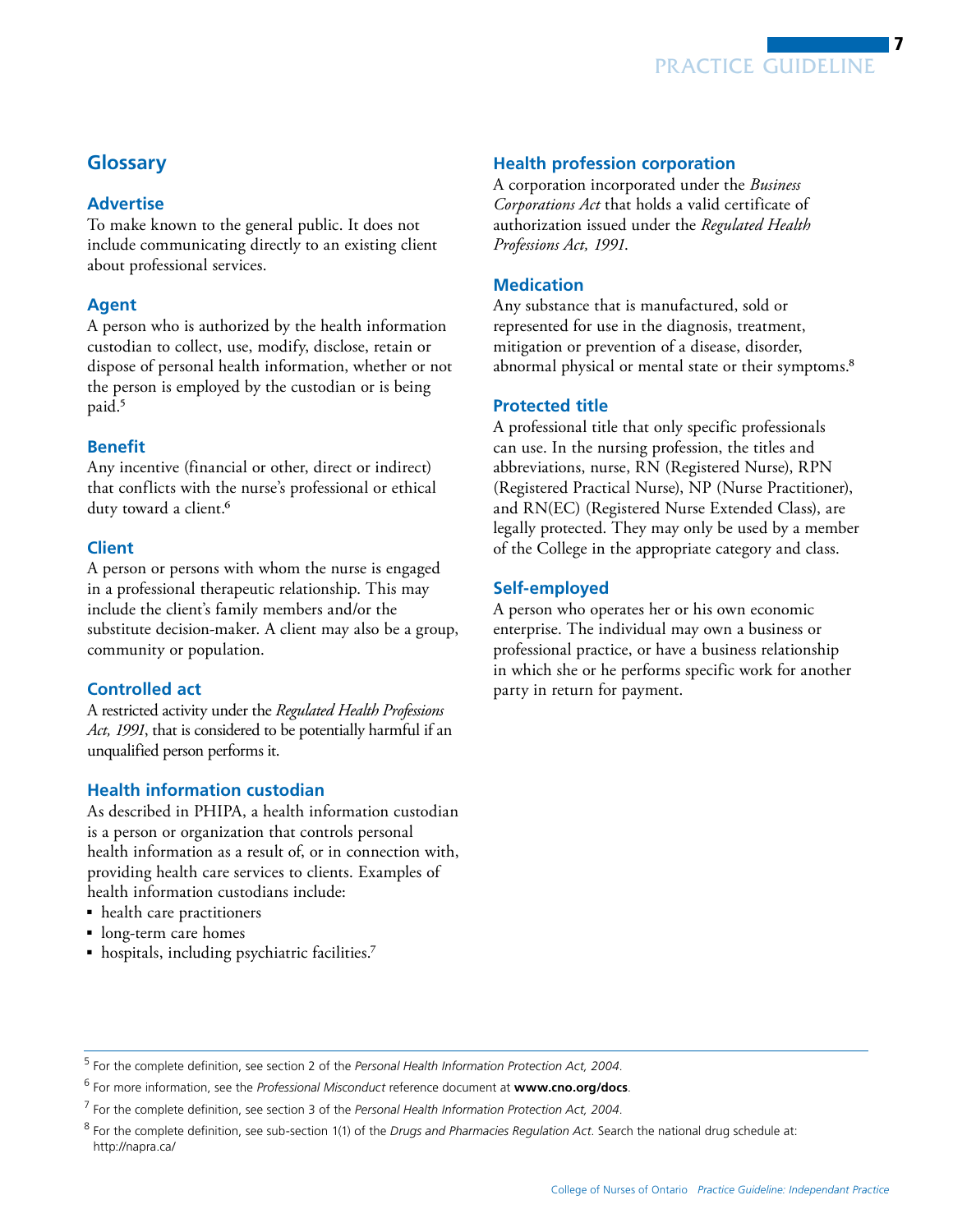

## <span id="page-7-0"></span>**References**

College of Physicians of Ontario. (2009). *Accepting New Patients*. Retrieved from http://www.cpso.on.ca/ [policies/policies/default.aspx?ID=2506](http://www.cpso.on.ca/policies/policies/default.aspx?ID=2506) 

College of Physiotherapists of Ontario. (2008). *Advertising; Fees & Billing; and Conflict of Interest: Guide to the Standards for Professional Practice*. Retrieved from http://www.collegept.org/Assets/ [registrants'guideenglish/standards\\_framework/](http://www.collegept.org/Assets/registrants%E2%80%99guideenglish/standards_framework/standards_practice_guides/GuideToAdvertisingFeesBillingConfilctOfInterest.pdf)  [standards\\_practice\\_guides/](http://www.collegept.org/Assets/registrants%E2%80%99guideenglish/standards_framework/standards_practice_guides/GuideToAdvertisingFeesBillingConfilctOfInterest.pdf)  [GuideToAdvertisingFeesBillingConfilct](http://www.collegept.org/Assets/registrants%E2%80%99guideenglish/standards_framework/standards_practice_guides/GuideToAdvertisingFeesBillingConfilctOfInterest.pdf)  [OfInterest.pdf](http://www.collegept.org/Assets/registrants%E2%80%99guideenglish/standards_framework/standards_practice_guides/GuideToAdvertisingFeesBillingConfilctOfInterest.pdf) 

- Office of the Information and Privacy Commissioner Ontario. (2004). *A Guide to the Personal Health Information Protection Ac*t. Retrieved from [http://](http://www.ipc.on.ca/images/resources/hguide-e.pdf)  www.ipc.on.ca/images/resources/hguide-e.pdf
- Office of the Information and Privacy Commissioner Ontario. (2009). *Circle of Care: Sharing Personal Health Information for Health-Care Purposes*. Retrieved from http://www.ipc.on.ca/images/ [Resources/circle-care.pdf](http://www.ipc.on.ca/images/Resources/circle-care.pdf)
- *Professional Misconduct*. O. Reg. 799/93. Retrieved from http://www.e-laws.gov.on.ca/html/regs/english/ [elaws\\_regs\\_930799\\_e.htm](http://www.e-laws.gov.on.ca/html/regs/english/elaws_regs_930799_e.htm)
- *Regulated Health Professions Act, 1991*. S.O. 1991, c. 18, s. 76(1). Retrieved from http://www.e-laws.gov.on.ca/ [html/statutes/english/elaws\\_statutes\\_91r18\\_e.htm](http://www.e-laws.gov.on.ca/html/statutes/english/elaws_statutes_91r18_e.htm)

### **Suggested reading**

Many of the practice requirements in this guideline are also discussed in the following College documents:

- 1. *Documentation, Revised 2008* practice standard
- 2. *Confidentiality and Privacy— Personal Health Information* practice *standard*
- 3. *Refusing Assignments and Discontinuing Nursing Services* practice guideline
- 4. *Professional Misconduct* reference document
- 5. Medication practice standard
- 6. *Nurse Practitioner* practice standard

View and download all College documents at **www.cno.org/docs**.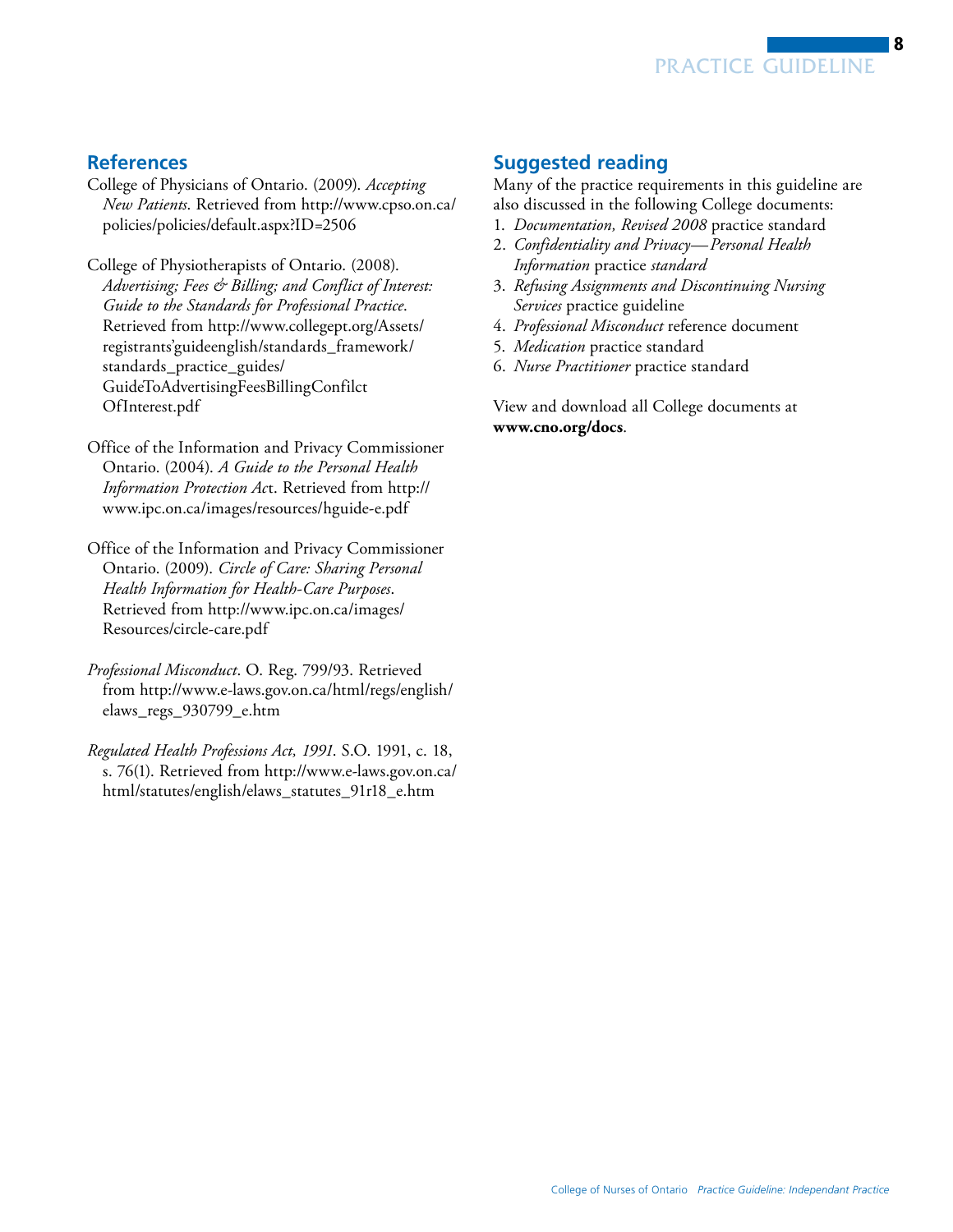